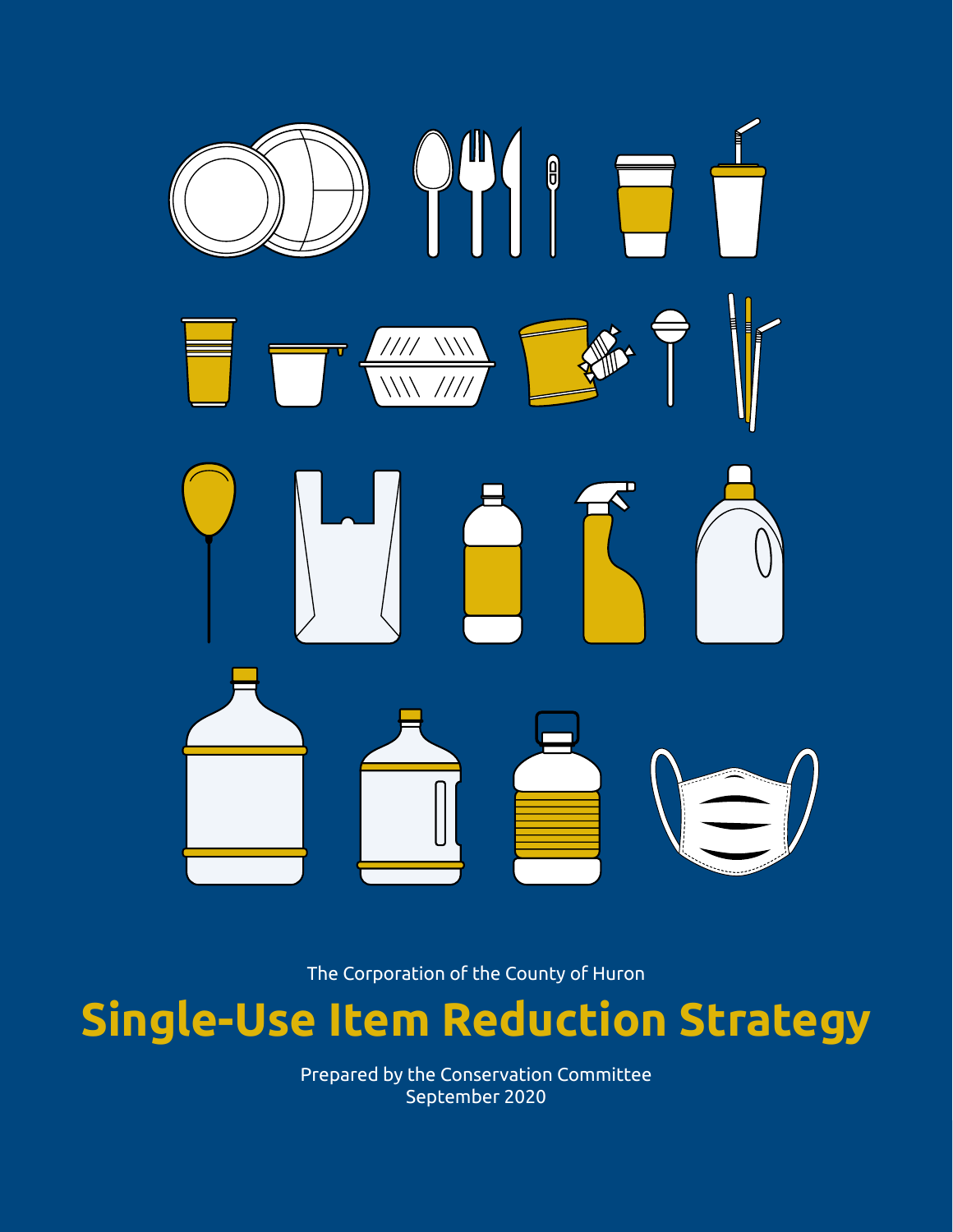## Table of Contents

#### **2. Recommendations** . . . . . . . . . . . . . . . . . . . . . . . . . . . . . . . . . . . . . . . . . . . . . . 4

| 2.2 Water Bottles, Tap Water & Drinking Fountains  6 |  |
|------------------------------------------------------|--|
|                                                      |  |
|                                                      |  |
|                                                      |  |
|                                                      |  |
|                                                      |  |
|                                                      |  |

|--|--|--|--|--|

|--|--|--|--|--|--|--|

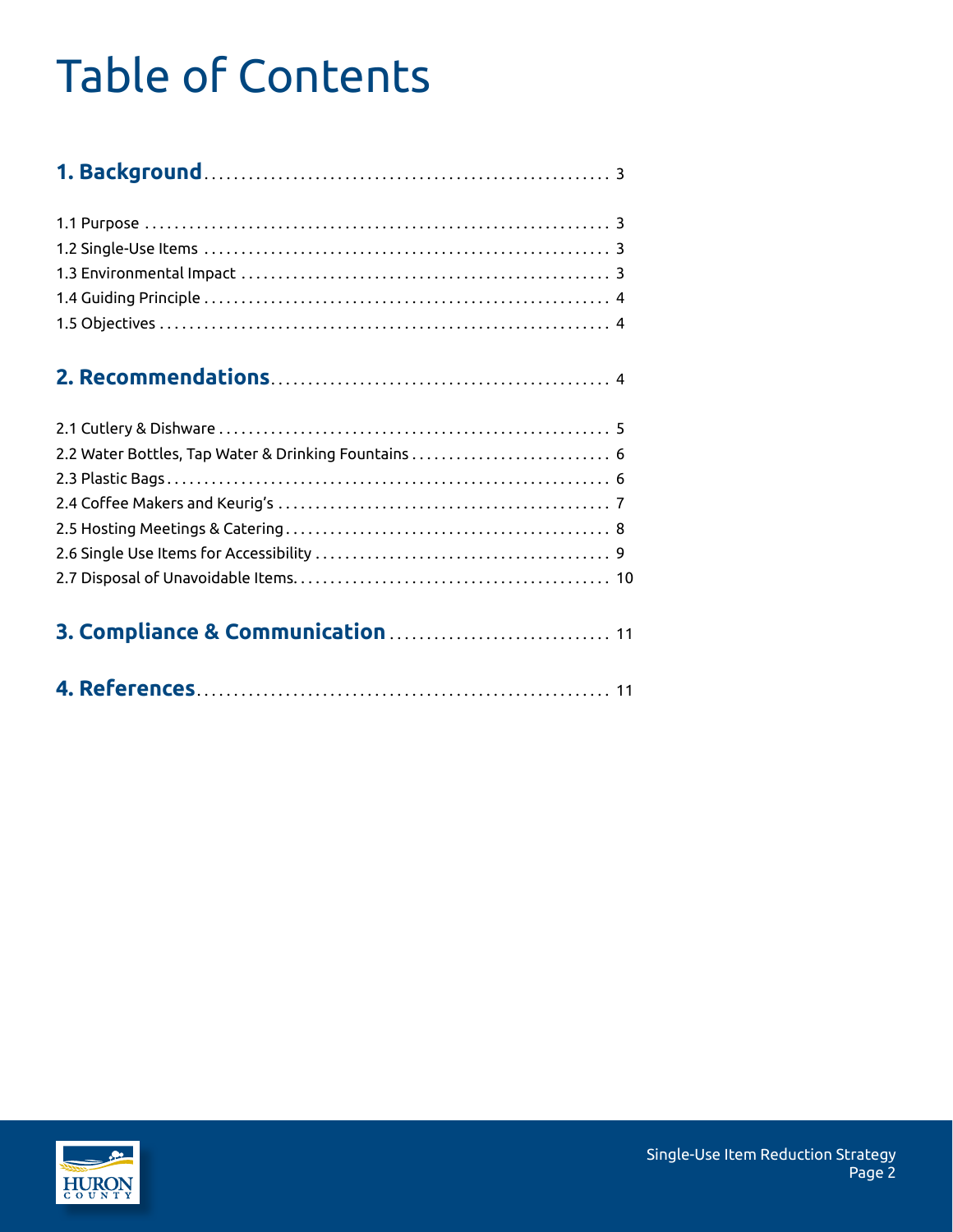# 1. Background

#### **1.1 Purpose**

The purpose of this strategy is to encourage a reduction in the purchase, use, and disposal of single-use items across the corporation. By reducing single-use items, employees across all departments will help to minimize the County's environmental impact and improve the sustainability of the corporation.

With the support of County Council, this strategy will be used as a guideline to help reduce single-use items at the corporate level. This strategy is not a policy or a ban, but rather it is to be used as a resource guide to suggest alternatives to the items that are currently being used.

#### **1.2 Single-Use Items**

Single-use or disposable items are products and materials that are designed to be used once and then thrown away. These items are most commonly made of plastic or foam, however they can also include paper materials. Some common single-use items include:

- Plastic straws and cutlery,
- Disposable beverage cups, including plastic, polystyrene foam, and lined paper cups,
- Drinking cup lids,
- Plastic shopping bags, and
- Takeout containers.

#### **1.3 Environmental Impact**

Single-use items are used daily. Due to the affordability, convenience, and durability of these materials, (particularly those made of plastic), their use has increased. Unfortunately, this has resulted in the generation of more waste, which has a negative impact on the environment.

This is particularly concerning with single-use plastics, which are difficult to recycle and take years to breakdown. As a result, plastics are one of the main sources of litter in Canada (Government of Canada, 2019). Every year in Canada approximately 3.2 million metric tonnes of plastic is discarded. Of this amount, only 9% is recycled. The remaining 91% ends up in landfills (86%), incinerators (4%), and as unmanaged waste (ie. litter) in the environment (1%) (ECCC, 2019).

Although only 1% of plastics end up as litter, a 2018 shoreline clean-up found and removed over 116,000 kg of plastic material from coastal regions across Canada. Some of the most commonly found items included single-use plastics, including food and beverage containers, plastic bottles, bags, and straws, as well as smaller plastic particles that had begun to break down (Ocean Wise & WWF, 2018).

Despite the convenience of single-use items, it is important to take action to eliminate or reduce the use of these materials before they are disposed of.

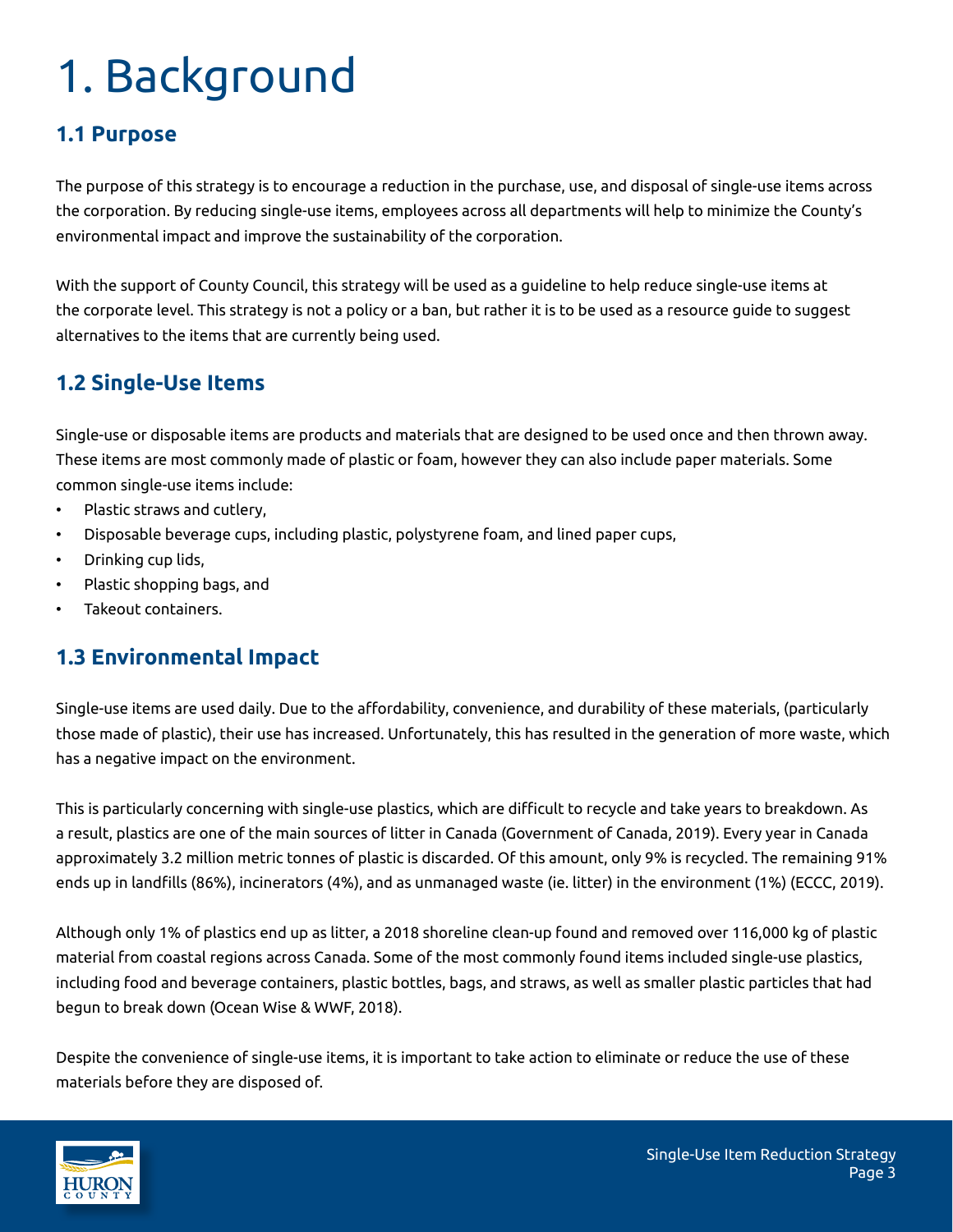### **1.4 Guiding Principle**

It is important that the County of Huron takes action to reduce single-use items, especially when it may be unnecessary or avoidable. The benefits of doing this include:

- Showing our leadership and commitment to improving the sustainability of the corporation,
- Lowering the amount of waste generated across County facilities, thereby reducing management and disposal fees,
- Potentially reducing the amount of money spent on single-use items, if replaced with long-lasting reusable alternatives, and
- Being proactive in preparing for future policies imposed at the federal and provincial level.

With this in mind, the overarching principle guiding this strategy is: *When there exists a feasible alternative, the Corporation of the County of Huron will do its part to eliminate the unnecessary use of single-use items by purchasing and using more environmentally sustainable options.*

### **1.5 Objectives**

The objectives of the Single-Use Item Reduction Strategy include:

- Being a leader and showing our corporate commitment to environmental sustainability,
- Raising awareness among County staff about the need to take action to reduce single-use items,
- Eliminating the unnecessary use of single-use items from corporate operations and services, as well as meetings and events,
- Replacing single-use items with reusable or recyclable alternatives when feasible, and
- When unavoidable, doing our best to minimize the use of single-use items and ensure proper disposal.

## 2. Recommendations

The following recommendations are intended to encourage County staff across all departments, to eliminate and/ or reduce the use of single-use items. Staff are encouraged to apply these recommendations whether they are at the workplace or working from home. The priority should always be on eliminating these items when it is feasible to do so.

This is not a comprehensive list for the corporation, however it is intended to reflect common areas of concern where there is an opportunity to improve.

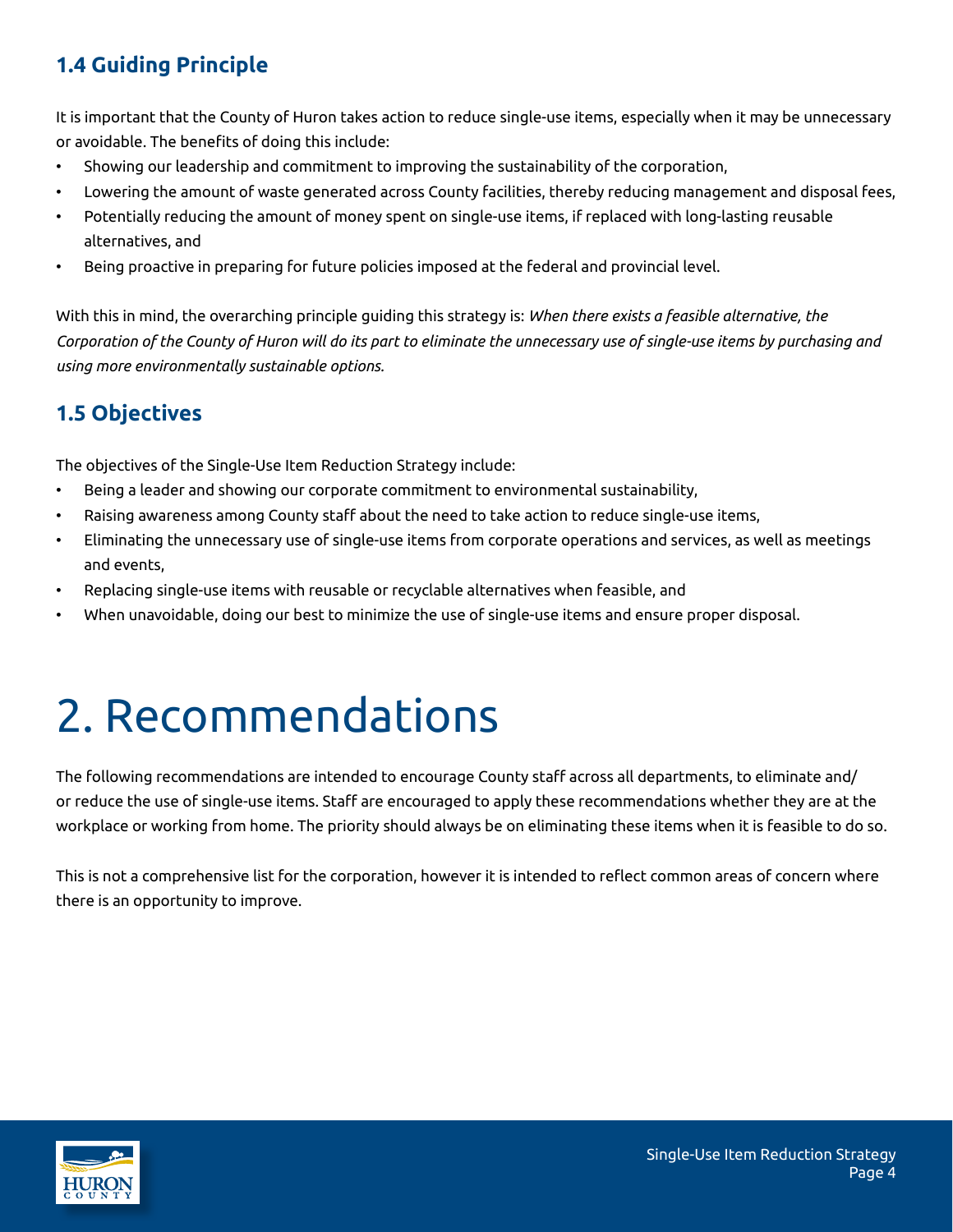### **2.1 Cutlery & Dishware**

Cutlery and dishware are items that are used on a daily basis by County staff for meetings and events, as well as in offices and lunchrooms. While some departments have already made the switch to reusable items, others still rely on disposable options. There are several recommendations outlined below that may be useful in eliminating and/or reducing the use of these items across the corporation.

| <b>Recommendation</b>                                                                                                                                                                                                                                                                            | <b>Tips for Implementation</b>                                                                                                                                                                                                                                                                                                                                                                                                                                                                                                                                                                                                                                                                                                                                                                                                                                                                                                                                                                                                                                          |
|--------------------------------------------------------------------------------------------------------------------------------------------------------------------------------------------------------------------------------------------------------------------------------------------------|-------------------------------------------------------------------------------------------------------------------------------------------------------------------------------------------------------------------------------------------------------------------------------------------------------------------------------------------------------------------------------------------------------------------------------------------------------------------------------------------------------------------------------------------------------------------------------------------------------------------------------------------------------------------------------------------------------------------------------------------------------------------------------------------------------------------------------------------------------------------------------------------------------------------------------------------------------------------------------------------------------------------------------------------------------------------------|
| Eliminate the use of disposable cutlery and<br>dishware, especially in offices and lunchrooms,<br>where reusable options can be brought to<br>work by employees or purchased for use by the<br>department.                                                                                       | Consider purchasing kitchen items for the<br>$\bullet$<br>department from secondhand stores, such as<br>Goodwill. Often times these stores have good<br>quality and affordable items.<br>When employees clean out their kitchens<br>$\bullet$<br>at home, have them bring in any cutlery and<br>dishware that are still in usable condition for<br>the department to use                                                                                                                                                                                                                                                                                                                                                                                                                                                                                                                                                                                                                                                                                                |
| For meetings and events ask employees to bring<br>their own cutlery and dishware, reducing the<br>need to purchase and use disposable items.                                                                                                                                                     | $\bullet$<br>Request that staff bring their own items<br>when the meeting invitation is sent out. You<br>may also send a reminder a few days before,<br>to ensure they remember to bring their items<br>from home.<br>If your department frequently has staff<br>meetings or potlucks, suggest that<br>employees bring a set of dishware from<br>home to leave at the office. This will reduce<br>the likelihood of staff forgetting their items<br>on the day of the event.                                                                                                                                                                                                                                                                                                                                                                                                                                                                                                                                                                                            |
| When hosting a meeting/event at another facility,<br>try to make use of any reusable cutlery and<br>dishware that may be available at the location.<br>Alternatively, before considering disposable<br>options, it would be recommended to bring any<br>reusable items from your own department. | Consider hosting meetings/events at<br>$\bullet$<br>locations that have reusable cutlery and<br>dishware, as well as the facilities to clean<br>these items after use. See section 2.5 Hosting<br>Meetings & Catering for more information.<br>If your department has a set of reusable<br>$\bullet$<br>dishware, consider purchasing totes to<br>transport the items to and from the<br>meeting.<br>If you are responsible to wash the items,<br>$\bullet$<br>consider taking turns to share the workload.<br>Alternatively, try to make this a fun, team-<br>building exercise that allows you to work<br>together. Remember that "many hands make<br>light work".<br>When hosting public meetings, there may be<br>additional health and safety considerations.<br>In this situation, you may consider hosting<br>meetings at locations that have commercial<br>kitchens, including the Courthouse and<br>Jacob Memorial Building. If disposable<br>items are the only option, refer to section<br>2.7 Disposal of Unavoidable Items for further<br>recommendations. |

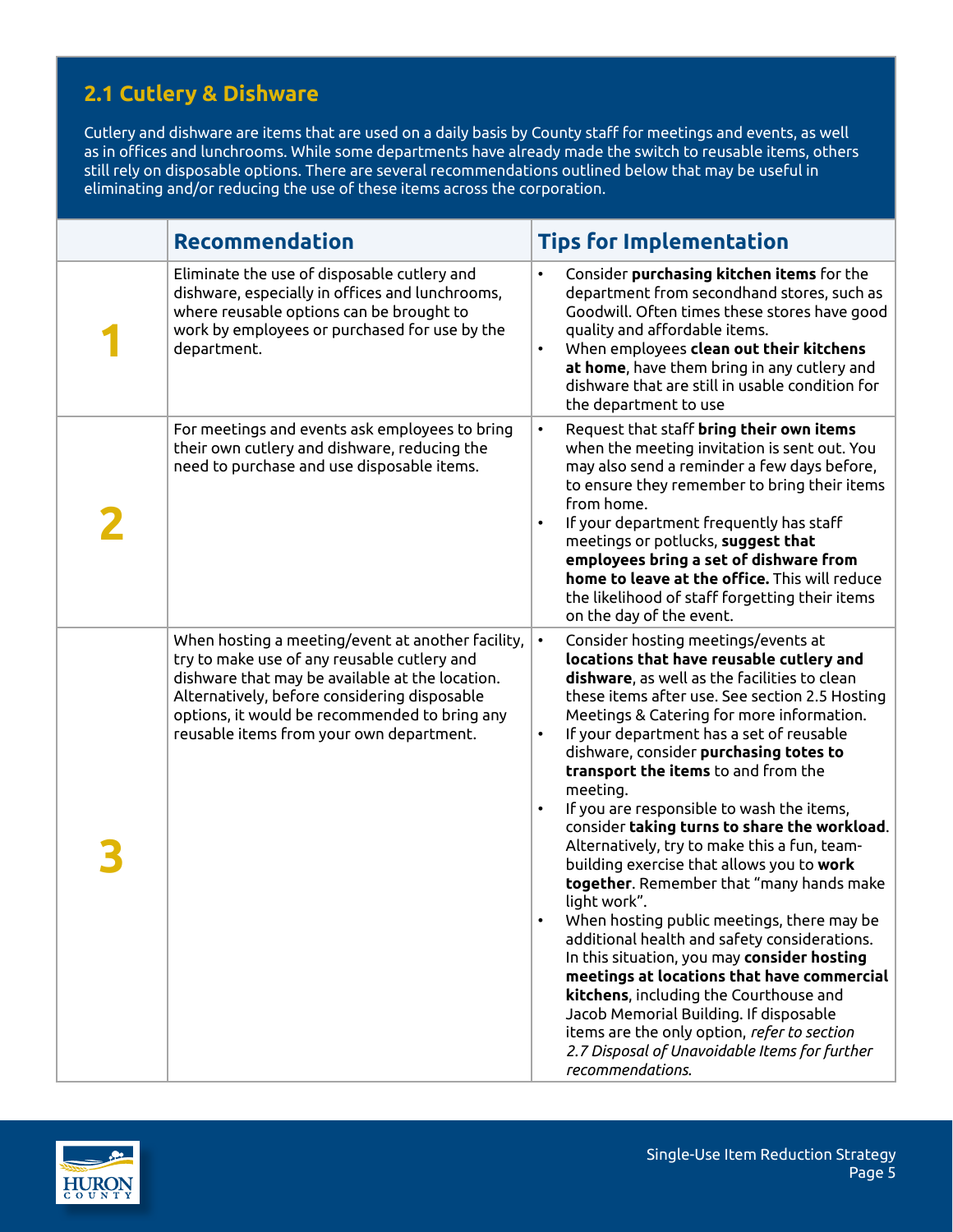#### **2.2 Water Bottles, Tap Water, & Drinking Fountains**

Water is consumed in a variety of ways every day in County facilities. Some of the ways that water is consumed by both staff and the public, are more environmentally sustainable than others. The recommendations below suggest ways that County departments can make changes to avoid using single-use items for drinking water.

| <b>Recommendation</b>                                                                                                                                                                                   | <b>Tips for Implementation</b>                                                                                                                                                                                                                                                                                                                                                                          |
|---------------------------------------------------------------------------------------------------------------------------------------------------------------------------------------------------------|---------------------------------------------------------------------------------------------------------------------------------------------------------------------------------------------------------------------------------------------------------------------------------------------------------------------------------------------------------------------------------------------------------|
| Tap water should be the first choice for County<br>employees, when there is access to it. Unless<br>there is an absolute need (ie. where there is no<br>tap), water coolers and jugs should be avoided. | If your department prefers filtered water,<br>$\bullet$<br>consider purchasing a Brita water pitcher for<br>the office.<br>Encourage one another to use refillable<br>water bottles to minimize the use and<br>disposal of plastic bottles.                                                                                                                                                             |
| Explore the feasibility of installing drinking water<br>fountains and/or water bottle refill stations in<br>public facilities. When feasible, single-use plastic<br>bottles should be avoided.          | Sell reusable water bottles for the public to<br>use.<br>If necessary, consider selling water in cans,<br>$\bullet$<br>as opposed to plastic bottles. This is already<br>being done at the Huron County Museum.<br>Remove disposable cups (ie. Dixie cups) for<br>public use and encourage refillable bottles.<br>If required for accessibility, see section 2.6<br>Single-Use Items for Accessibility. |

#### **2.3 Plastic Bags**

Plastic bags are used in some facilities, particularly those that are visited by the public and tourists. It is important to reduce the use of these items across the corporation, especially considering that plastic bags are one of the most common items found on Canadian shorelines. The following recommendations offer alternatives to the plastic bags that are currently being used.

| <b>Recommendation</b>                                                                                                                   | <b>Tips for Implementation</b>                                                                                                                                                                                                                                                                                                                                                                                 |
|-----------------------------------------------------------------------------------------------------------------------------------------|----------------------------------------------------------------------------------------------------------------------------------------------------------------------------------------------------------------------------------------------------------------------------------------------------------------------------------------------------------------------------------------------------------------|
| Avoid the use of disposable bags by encouraging<br>the public to bring their own reusable options.                                      | If not already doing so, consider selling<br>$\bullet$<br>reusable bags for the public to purchase and<br>use. There is also an opportunity to use these<br>bags for advertising.<br>Raise awareness by posting signs, sending an<br>$\bullet$<br>email, etc. to encourage the public to bring<br>their own bags before visiting the facility.                                                                 |
| When feasible, purchase and use paper bags<br>instead of plastic ones, and always encourage the<br>reuse of bags for multiple purposes. | Paper should be purchased and used instead<br>$\bullet$<br>of plastic, as paper is more likely to be<br>recycled and breaks down faster in the<br>environment.<br>Regardless of the type of bag, reuse should<br>٠<br>always be encouraged before disposal. Using<br>items for their full lifecycle helps keep waste<br>out of landfills, and reduces the creation of<br>new materials using virgin resources. |

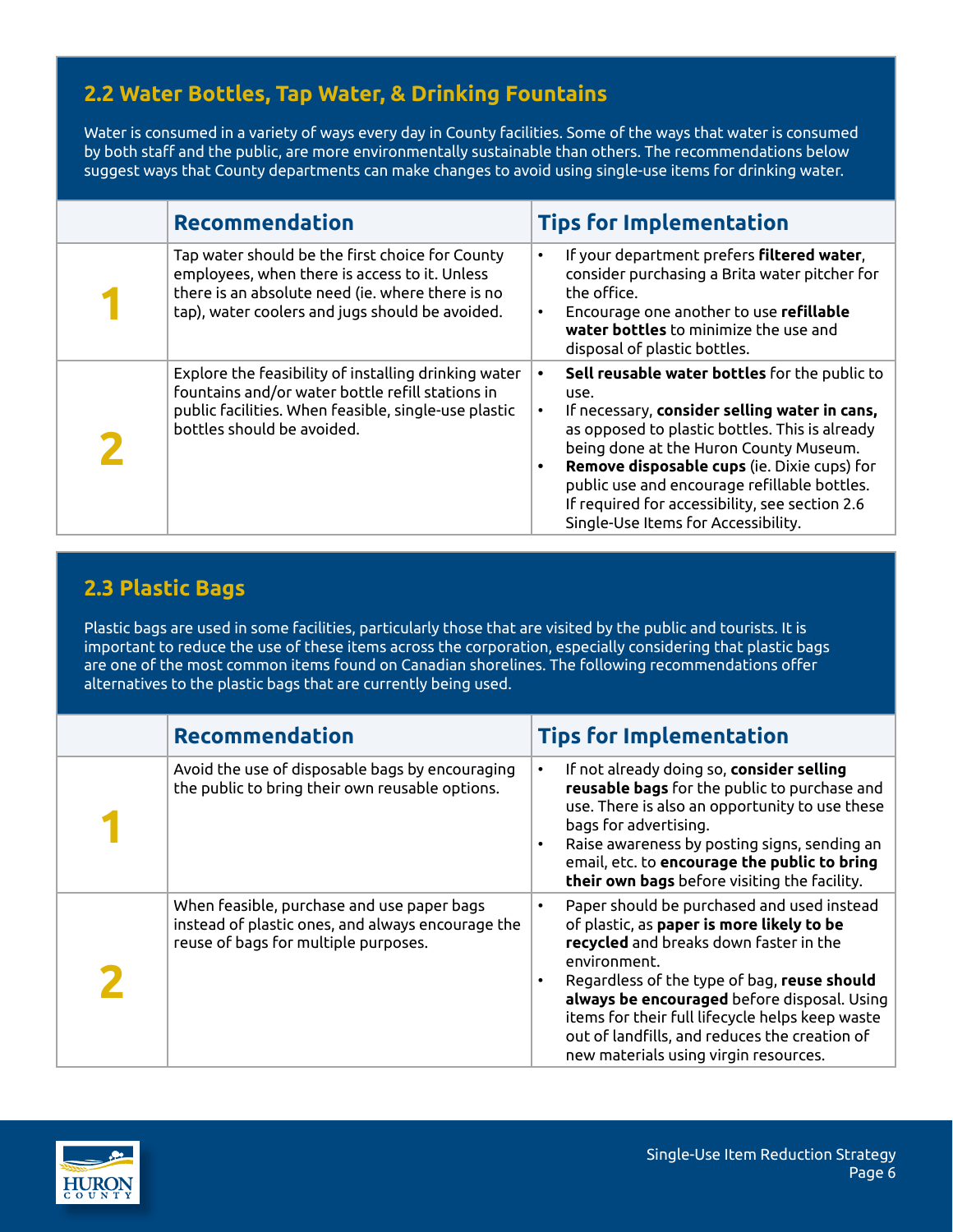### **2.4 Coffee Makers & Keurig's**

Coffee is a beverage that many people enjoy on a daily basis. Unfortunately, brewing coffee often uses disposable items and generates waste. The recommendations below offer simple suggestions that may be helpful in encouraging County staff to reduce the use and disposal of single-use items for coffee.

| <b>Recommendation</b>                                                                                                                 | <b>Tips for Implementation</b>                                                                                                                                                                                                                                                                                                                                                                                                                            |
|---------------------------------------------------------------------------------------------------------------------------------------|-----------------------------------------------------------------------------------------------------------------------------------------------------------------------------------------------------------------------------------------------------------------------------------------------------------------------------------------------------------------------------------------------------------------------------------------------------------|
| Purchase and use a regular coffee pot in the<br>office.                                                                               | Suggest having an office champion (ie. the<br>$\bullet$<br>first person who arrives each morning) that<br>volunteers to make coffee.<br>In order to be courteous, have a rule that the<br>$\bullet$<br>coffee pot is never left empty. If you take<br>the last cup, make more for others to enjoy.<br>Encourage each other to consider alternative<br>coffee brewing methods, such as a French<br>Press, which doesn't require disposable<br>filters.     |
| If Keurig's are already being used, consider using<br>reusable K-cups instead of disposable ones.                                     | As a department, consider purchasing<br>reusable K-cups to share. Reusable K-cups<br>are often an affordable and long-lasting<br>alternative to disposable pods.<br>Be aware of greenwashing. Many K-cups are<br>$\bullet$<br>labelled as recyclable, however depending<br>on the waste management provider, these<br>materials will not meet the criteria to be<br>recycled. Refer to section 2.7 Disposal of<br>Unavoidable Items for more information. |
| When possible, County employees should bring<br>their coffee in a reusable travel mug to work, or<br>enjoy it in a mug at the office. | Encourage one another to avoid waste from<br>٠<br>disposable coffee cups. Not only is this<br>better for the environment, but it will also<br>likely save money.                                                                                                                                                                                                                                                                                          |

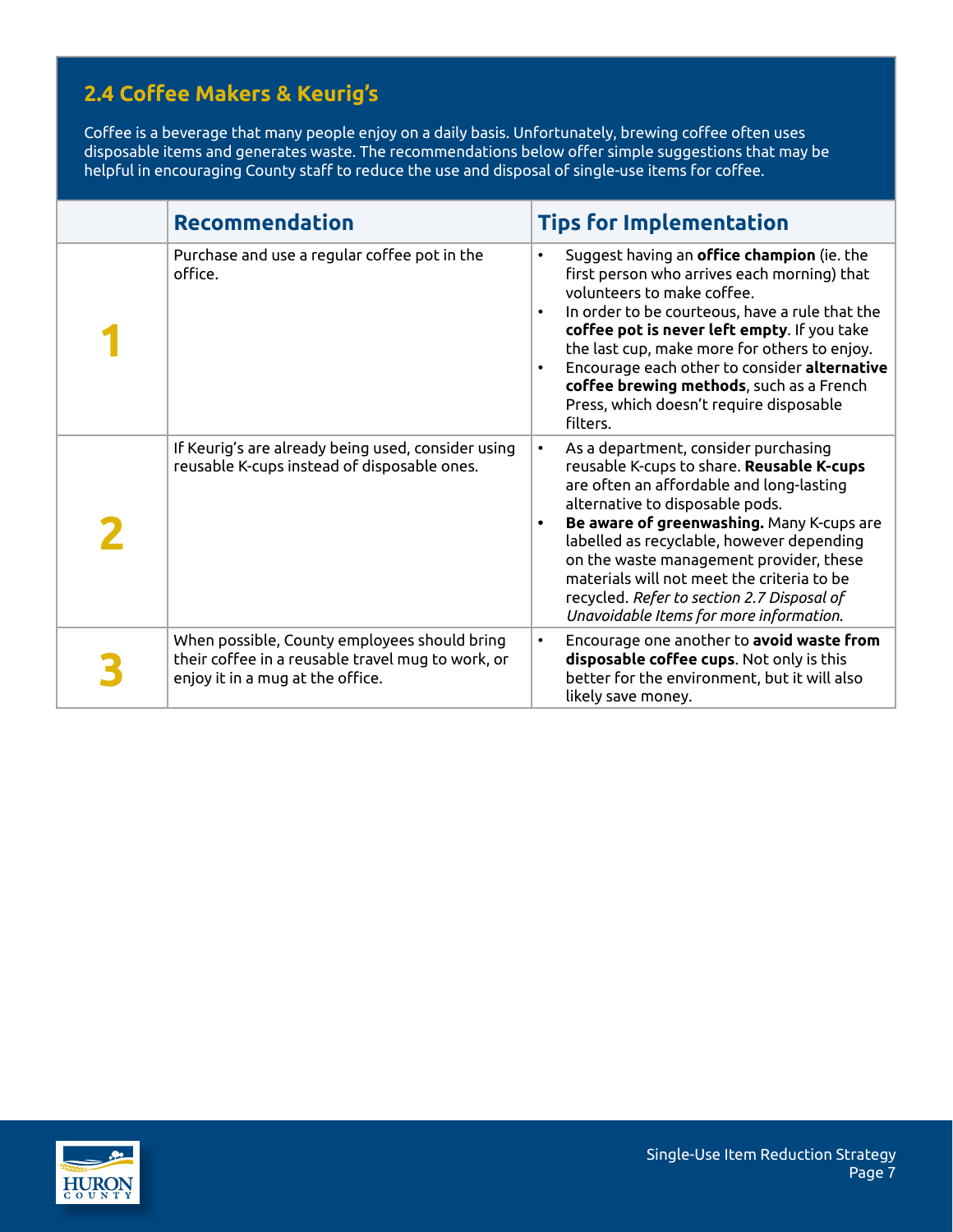### **2.5 Hosting Meetings & Catering**

The County frequently hosts meetings internally with employees, as well as externally with other organizations and the public. Often these events involve supplying food and beverages, which can generate waste from plastic packaging and disposable dishware. It's important that we take steps as a corporation, to show our leadership by reducing the environmental impact of the events that we are responsible for.

There are several recommendations listed below that outline steps we can take when organizing meetings and events, to ensure we minimize the use and disposal of single-use items.

| <b>Recommendation</b>                                                                                                                        | <b>Tips for Implementation</b>                                                                                                                                                                                                                                                                                                                                                                                                                                                                                                                                |
|----------------------------------------------------------------------------------------------------------------------------------------------|---------------------------------------------------------------------------------------------------------------------------------------------------------------------------------------------------------------------------------------------------------------------------------------------------------------------------------------------------------------------------------------------------------------------------------------------------------------------------------------------------------------------------------------------------------------|
| Host meetings and events at locations that have<br>reusable cutlery and dishware, as well as the<br>facilities to clean the items after use. | Before booking a venue, ask whether they<br>$\bullet$<br>have reusable items that can be used.<br><b>Choose a location that offers these</b><br>services and has already been used by the<br>County for meetings and events.                                                                                                                                                                                                                                                                                                                                  |
| When catering is required, ask that they try to<br>avoid using and/or bringing single-use items,<br>including plastics.                      | Before booking a caterer, make them<br>$\bullet$<br>aware of our corporate goal of minimizing<br>disposable items at meetings and events.<br>Often, caterers are willing to accommodate<br>this request to the best of their ability.<br>Similar to choosing a venue, select a caterer<br>$\bullet$<br>that is able to accommodate these requests<br>and has been used for past County events.                                                                                                                                                                |
| If providing any additional snacks and<br>refreshments at the meeting, try to avoid single-<br>use items that may be unnecessary.            | When booking a caterer or venue, ask if<br>$\bullet$<br>they supply additional items, such as milk,<br>cream, sugar, and coffee. This will avoid<br>us having to purchase items that may be<br>intended for single-use.<br>Purchase a full carton of cream or milk,<br>$\bullet$<br>instead of using single serve items. Smaller<br>plastic materials tend to interfere with<br>recycling processes, and as a result are<br>diverted to landfills.<br>If purchasing fruits/vegetables or other<br>snacks, try to avoid items that are packaged<br>in plastic. |

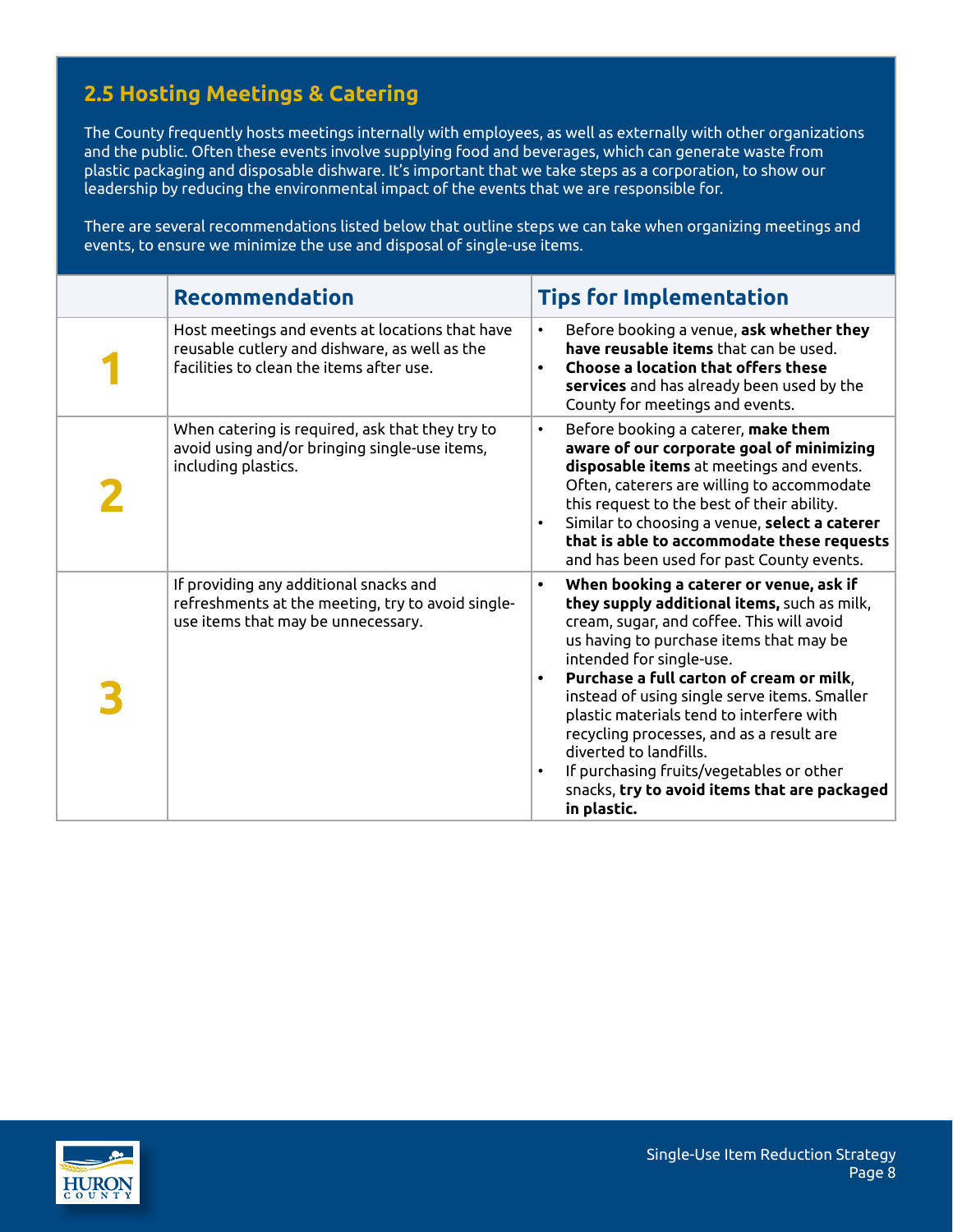### **2.6 Single-Use Items for Accessibility**

There may be instances when single-use items cannot be avoided, especially if they are required for accessibility or health and safety. This may include items such as bendable straws, water bottles, and those used for medical or sanitary purposes. When this is the case, the County should try their best to reduce the unnecessary use of these items and when possible, switch to more environmentally sustainable options.

The recommendations below offer suggestions for departments that may be required to use or supply singleuse items for accessibility or health concerns.

| <b>Recommendation</b>                                                                                                             | <b>Tips for Implementation</b>                                                                                                                                                                                                                                                                                                                                                                                                                                                                                                                                                                                                                                                                                                                                                                                                                                                                                                                                                                             |
|-----------------------------------------------------------------------------------------------------------------------------------|------------------------------------------------------------------------------------------------------------------------------------------------------------------------------------------------------------------------------------------------------------------------------------------------------------------------------------------------------------------------------------------------------------------------------------------------------------------------------------------------------------------------------------------------------------------------------------------------------------------------------------------------------------------------------------------------------------------------------------------------------------------------------------------------------------------------------------------------------------------------------------------------------------------------------------------------------------------------------------------------------------|
| When single-use items are required, try to reduce<br>the use of these materials by only providing them<br>when they are necessary | If possible, keep single-use items out of<br>$\bullet$<br>sight, such as behind a counter or desk. This<br>allows an individual to request an item if<br>needed, and avoids the unnecessary use of<br>these materials for convenience.<br>Always encourage staff to use reusable<br>items from home, or those that are supplied<br>by the department before using disposable<br>alternatives.                                                                                                                                                                                                                                                                                                                                                                                                                                                                                                                                                                                                              |
| When feasible, replace single-use items with<br>more environmentally sustainable options that<br>are reusable or recyclable.      | Always explore affordable alternatives to<br>$\bullet$<br>the single-use items currently being used.<br>Priority should be given to reusable items,<br>$\bullet$<br>followed by those that are recyclable (ie.<br>recyclable plastic, paper or metal). Items that<br>are landfilled should be chosen last, when<br>possible.<br>Consider purchasing a Zero Waste Box from<br>$\bullet$<br>TerraCycle for single-use items that cannot<br>be recycled through regular waste collection<br>(ie. latex gloves, pens and markers, etc.).<br>Be aware of greenwashing. Items that are<br>$\bullet$<br>labelled as compostable/biodegradable may<br>not be the better option. Often these items<br>take a long-time to breakdown and are not<br>accepted in regular waste collection. Always<br>do your research and consider the pros/cons<br>before purchasing. You may consider:<br>• The end use of the material,<br>The rate the material breaks down, and<br>How and where the material is<br>disposed of. |

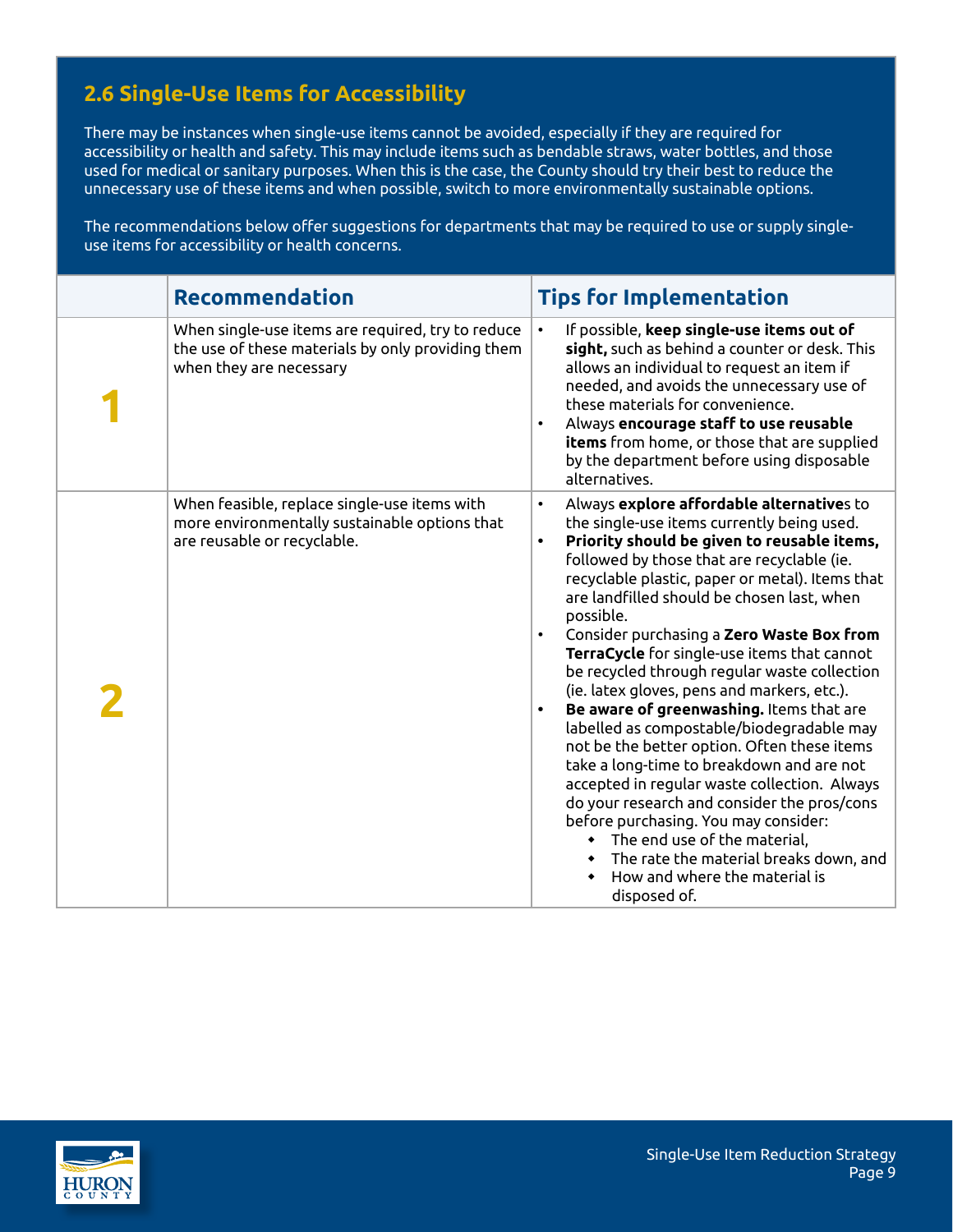### **2.7 Disposal of Unavoidable Items**

When single-use items cannot be avoided, it is important that they are disposed of correctly. This can be challenging, as waste streams are complex and always changing. It is important to be aware of the waste systems we rely on, in order to ensure we are doing our best to use items that can be recycled. For this, there is one recommendation that is outlined below.

| <b>Recommendation</b>                                                                                                                               | <b>Tips for Implementation</b>                                                                                                                                                                                                                                                                                                                  |
|-----------------------------------------------------------------------------------------------------------------------------------------------------|-------------------------------------------------------------------------------------------------------------------------------------------------------------------------------------------------------------------------------------------------------------------------------------------------------------------------------------------------|
| Know who the waste management provider is<br>for your department, and make sure to stay up to<br>date with the materials they accept for recycling. | Always consider whether an item can be<br>recycled by the service provider, before<br>purchasing.<br>Have an office champion that volunteers to<br>regularly check the service provider's website<br>for changes to the items they accept.<br>Take advantage of composting/green bin<br>programs if they are offered by the service<br>provider |

As a reminder, many single-use plastic items are accepted in recycling streams. This can be confusing, as it is often recommended that these types of materials should be avoided. The ability of a plastic to be recycled depends on several variables, including the requirements of the service provider, the type and quality of plastic, the capability of the recycling facilities, as well as the larger global market.

If ever in doubt, follow the above recommendation and check with the waste service provider. Generally, it is accepted that higher quality plastics, those that are rigid and clear (ie. PET, HDPE, and PP) are more valuable and have a greater chance of being recycled. Lower quality plastics, such as those that are flexible and coloured (often black), are not as valuable and therefore are not as readily recycled (Metro Vancouver, 2019).

With that said, due to the larger environmental impacts that plastics have, as a corporation we should do our best to eliminate the use of these items, and transition to long-lasting, reusable alternatives when it is feasible.